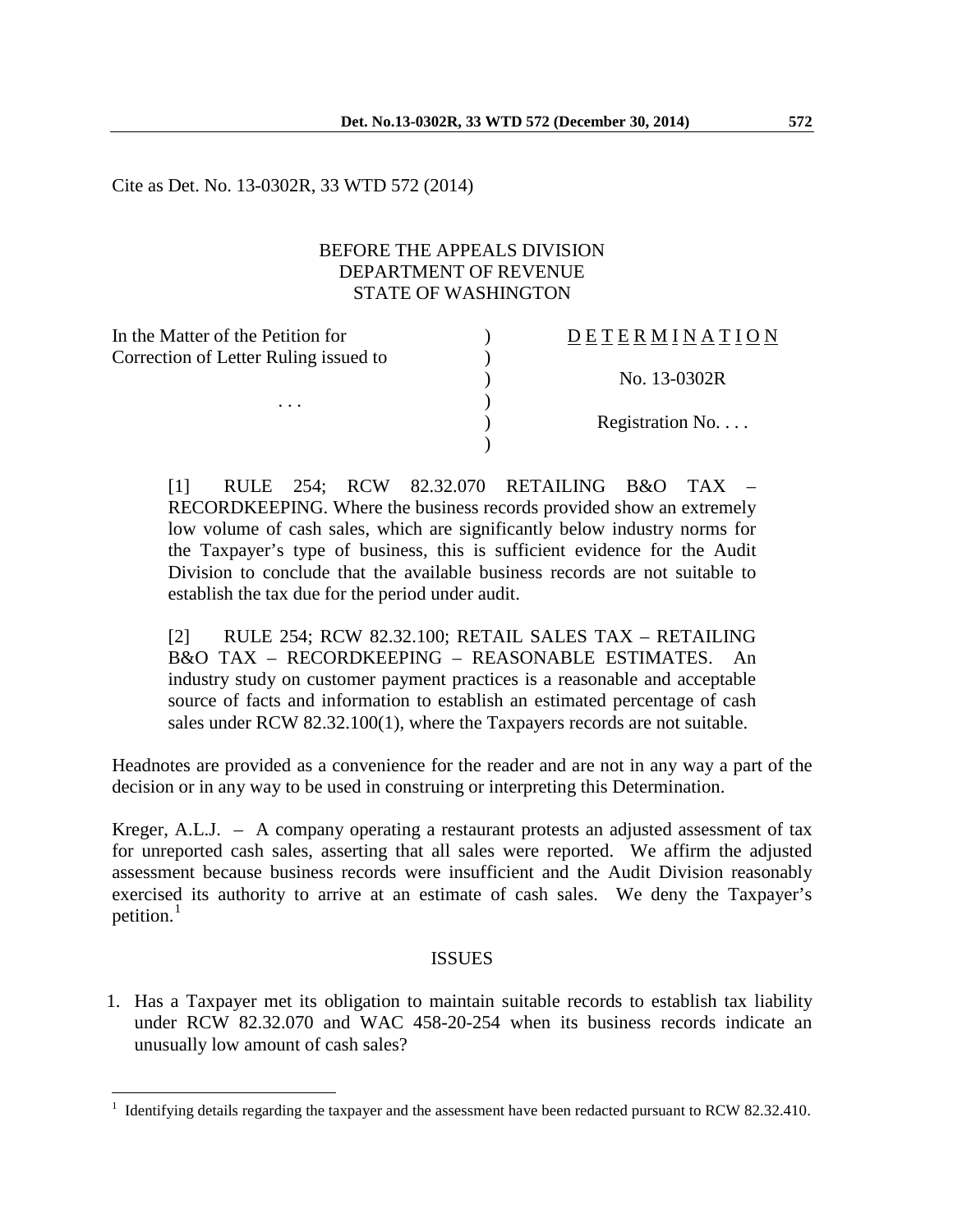2. Pursuant to RCW 82.32.070 and RCW 82.32.100, did the Department of Revenue base an estimate of unreported cash sales on voided sales in the available business records?

#### FINDINGS OF FACT

[Taxpayer] is a Washington corporation engaged in the business of operating a restaurant in . . . Washington. The Department of Revenue (Department) conducted an audit of the Taxpayer's business activities for the period of January 1, 2008, through December 31, 2011. The audit resulted in an assessment being issued for additional tax due in the amount of \$... . [2](#page-1-0) The bulk of the assessment is attributable to retail sales tax and retailing business and occupation (B&O) tax being assessed on a portion of voided sales transactions which were used to generate an estimate of unreported cash sales in light of the exceptionally low level of cash sales being reported by the Taxpayer. The Taxpayer timely appealed the assessment.

The audit used a sampling methodology to verify the reporting of cash sales. The initial review of the detail from the point of sale (POS) system records indicated an abnormally low level of cash sales, at around 1% of total sales. Expecting a cash sales percentage of around 33%, the auditor determined that cash sales had been omitted from the business records and the reported sales. Rather than just relying on an expected average percentage of cash sales and imputing sales to get to that percentage, the [Audit Division] based [its] calculation on data from the available business records. The auditor used a random sample to select 30 days during the audit period. Once the 30 specific days were selected, the auditor then reviewed the complete sales detail for dinner checks for each of those days. The auditor reviewed the beginning and ending ticket numbers for each selected day in the sample and then compared the total range of ticket numbers with the ticket numbers actually recorded in the point of sale (POS) system records. Missing ticket numbers were identified as errors and the error rate from the sample was then used to project an error rate over the entire audit period. The total cash sales which resulted from this method resulted in unreported cash sales comprising 31% of total sales, which is within the range of expected cash sales for this type of business.

The very low volume of cash sales reported by the Taxpayer was also noted as being at odds with the direct observation of the Taxpayer's business activities. In observing lunch sales the auditor observed a number of cash sales, which he estimated as 2 of every 5 sales watched and also noted that several cash sales did not appear to be entered into the POS system.

On appeal, the Taxpayer disputed the treatment of voided sales identified during the audit as cash sales and produced additional records to establish that the assessment overstated the cash sales. The Audit Division agreed that additional review was warranted and the matter was remanded for possible adjustment. Based on the additional information provided, the

<span id="page-1-0"></span><sup>&</sup>lt;sup>2</sup> The Assessment Document No. 2013065242, was comprised of \$. . . in retail sales tax, \$. . . in retailing business and occupation (B&O) tax, a credit for  $(\$\ldots\)$  in service and other activities B&O tax,  $\$\ldots\]$  in use tax, interest of \$. . . and an assessment penalty of \$. . .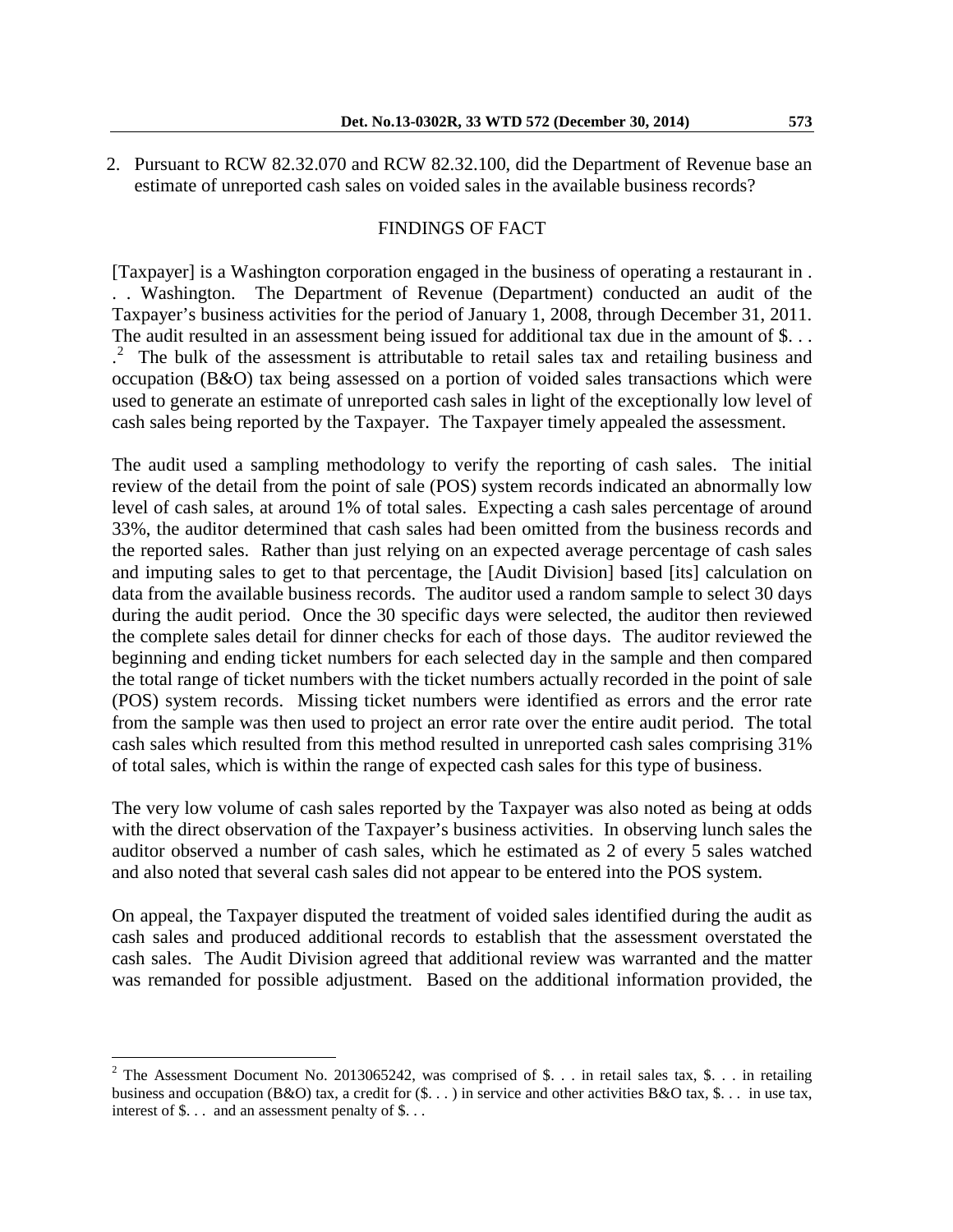assessment was adjusted downward, resulting in the revised tax liability of \$. . .  $\cdot$   $\cdot$  The adjustment is attributable to a reduction in the retail sales tax and retailing business and occupation tax based on a portion of the voided ticket sales being substantiated as actual voids or cancelled tickets. The revised assessment reduces the unreported cash sales percentage to 21%.

Believing that adjusted assessment still overstated cash sales, the Taxpayer sought reconsideration of the adjustments made by the Audit Division on remand. The Taxpayer asserts that the business records provided are complete, that there are alternate explanations for the voids in the POS system, and the level of cash sales reported is correct as fewer and fewer customers are using cash.

On reconsideration the Taxpayer has provided detailed information about the POS system, explaining . . . a number of instances which will result in a sale being voided. . . . [This] includes[] when two tickets are combined or joined, which can occur when different tickets are used for a drink order, an appetizer order, and an entrée order and these three tickets are then merged together. In that instance, what was initially three different ticket numbers will actually only result in one merged ticket number, which is the ticket that is run for the sale at the end of the meal. Conversely, a void will also be created when a single ticket is split to provide separate checks for different diners at a single table and there is an error in allocating the items to the separate tickets. In that case to move an item from one ticket to the other an interim ticket will be created, which will then be voided out after the item is moved to the corrected ticket. Voids are also used when an item is removed from a ticket for a variety of reasons including: a customer complaint, [instances when] the item was not actually ordered by the customer, or because the server or management decides not to charge for a particular item. In these instances an interim ticket is also created for the item that is being removed from the bill. In that instance again the interim ticket will be voided out. While the Taxpayer has identified a variety of different reasons for the voids, the business records can not characterize the specific missing sales tickets in the sample period as being attributable to a specific reason.

The Taxpayer provided a declaration from the salesman who sold the POS to the Taxpayer detailing how the system creates voids and that the system does not store a record of merged ticket numbers. The Taxpayer also provided taped examples of how sales are rung into the POS system, which detailed examples of how different types of transactions result in voided sales. The Taxpayer also provided a declaration from the owner of the business detailing the use of the POS system.

# ANALYSIS

RCW 82.32.070 provides:

<span id="page-2-0"></span><sup>&</sup>lt;sup>3</sup> The adjusted assessment was comprised of \$. . . in retail sales tax, \$. . . in retailing B&O tax, a credit for (\$. .

<sup>.)</sup> in service and other activities tax,  $\mathcal{S}$ . . . in use tax, interest of  $\mathcal{S}$ . . . , and an assessment penalty of  $\mathcal{S}$ . . .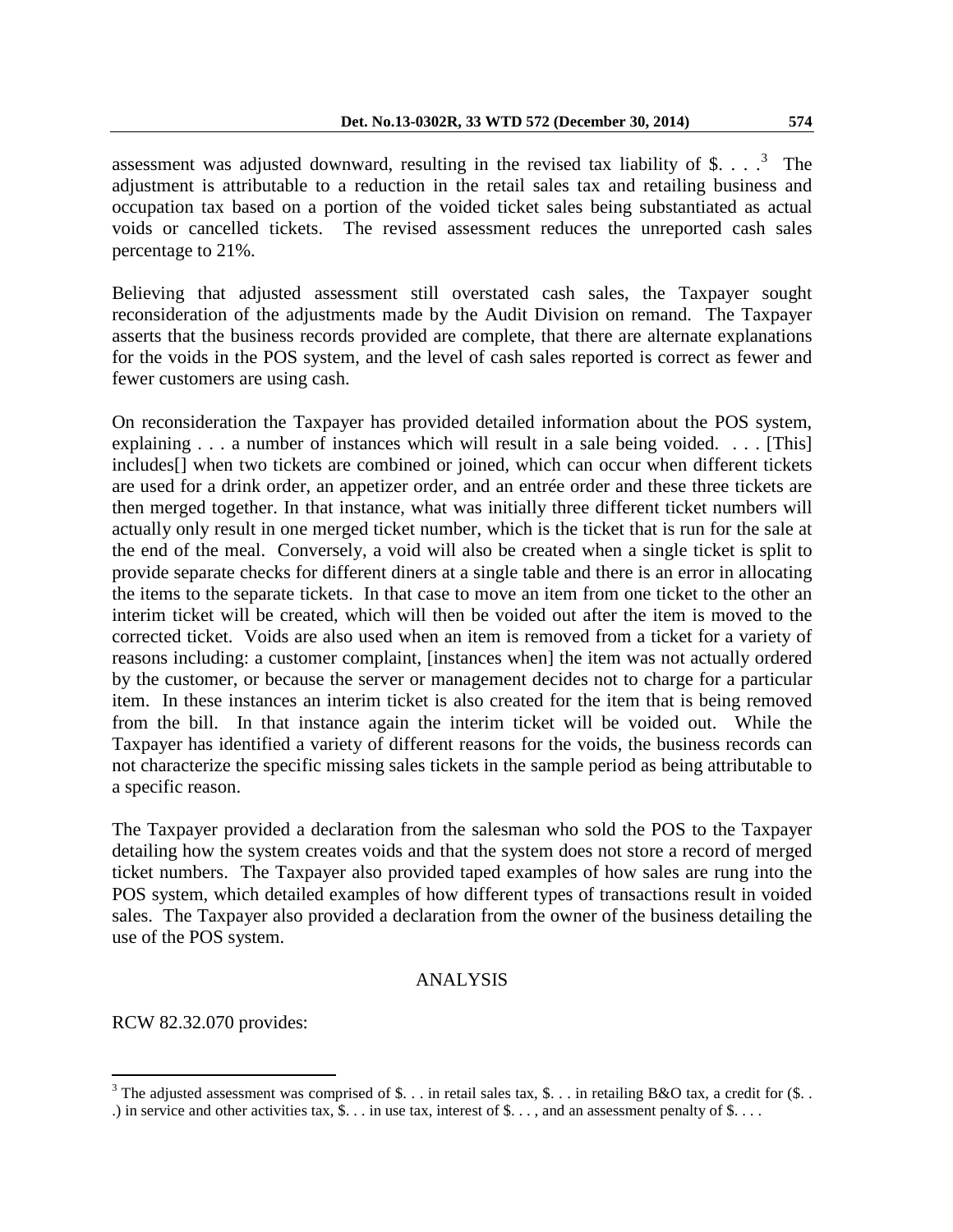1) Every person liable for any fee or tax imposed by chapters 82.04 through 82.27 RCW shall keep and preserve, for a period of five years, suitable records as may be necessary to determine the amount of any tax for which he may be liable, which records shall include copies of all federal income tax and state tax returns and reports made by him. All his books, records, and invoices shall be open for examination at any time by the department of revenue.

RCW 82.32.070; *see also* WAC 458-20-254 (Rule 254); Det. No. 99-341, 20 WTD 343 (2001).

If a person fails to keep and preserve suitable records, then RCW 82.32.100 provides:

(1) If any person fails or refuses to make any return or to make available for examination the records required by this chapter, the department shall proceed, in such manner as it may deem best, to obtain facts and information on which to base its estimate of the tax; and to this end the department may examine the records of any such person as provided in RCW 82.32.110.

RCW 82.32.100(1). In this case, the business records indicated an underreporting of cash sales. The POS records showed a cash sales percentage for the dinner period being reviewed in the test period generated from the sampled records of 1.18%, which is significantly below industry norms for this type of business. The Audit Division indicated in their response to the initial appeal petition that they expect a restaurant like the Taxpayer's to have cash sales around 33% of total sales.

This expected level of cash sales is based on general experience gained through auditing comparable businesses and also supported by two specific industry studies addressing consumer payment patterns. Specifically the Audit Division relies on a 2008 industry study, prepared by First Data and a 2010 study prepared by Hitachi Consulting, which detail average cash purchase percentages for different categories of merchants making retail sales.<sup>[4](#page-3-0)</sup> The 2008 industry study details that electronic payments are growing across all surveyed retail locations, but also notes that payment methods vary between retailers. Restaurants' cash sales on average range between 30 to 66 percent of . . . total sales, with fast food type restaurants at the high end of that range. Thus, fast food restaurants with their comparatively lower per sale average costs average 66% cash sales; and consumers' tendency to use electronic payments methods increases in correlation with the average total meal cost, as one moves along the spectrum to full service restaurants. The 2010 study results are similar, indicating average cash payments averages of 55% at fast food restaurants, 33% at coffee shops, and 27% cash payments at restaurants.

<span id="page-3-0"></span><sup>4</sup> First Data Corporation – 2008 Market Brief study on Consumer Payment Preferences for In-Store Purchases. First Data is a credit card processing company and conducted this nationwide study in 2008. 2010 BAI & Hitachi Study of Consumer Payment Preferences, dated January 25, 2011.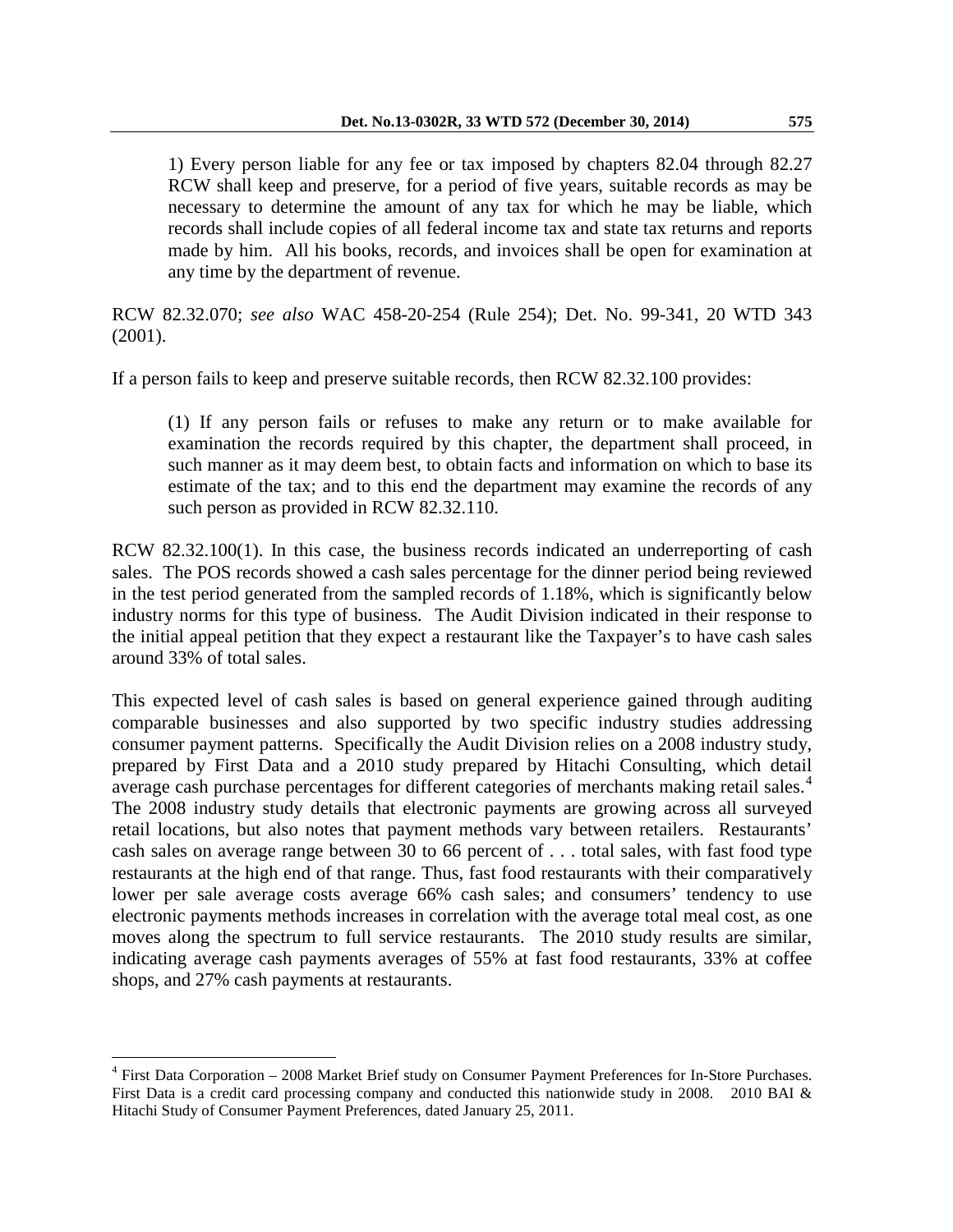The Taxpayer's restaurant is not a fast food establishment, but a casual dining restaurant offering both a fixed price buffet and regular menu items at lunch and a full dinner menu. Thus, the expected cash sales percentage may arguably fall to the lower end of the spectrum. The adjusted assessment results in cash sales of 21% which is still below the 2010 study general restaurant average of 27%. Additionally, we note that the 1% cash sales percentage that the Taxpayer asserts is accurate is significantly lower than the cash sales average for any merchant category. In the 2010 study, the merchant with the lowest cash sales was Department Stores and those stores still had  $14\%$  cash sales.<sup>[5](#page-4-0)</sup> Similarly, the 2008 study also identifies Department Stores as the type of merchant with the lowest level of cash sales; and even that type of retailer still had a  $15\%$  average for cash sales.<sup>[6](#page-4-1)</sup> We agree with the Taxpayer that fewer customers are electing to pay in cash; however, the cash sales percentage that is reflected in the available business records is not only not reasonable for a comparable restaurant but is materially lower than the expected range of cash sales any type of retail merchant.

Therefore, we conclude the Audit Division correctly concluded that the available business records were not suitable and did not accurately reflect business income from cash sales. Specifically, [we conclude] that the 1% cash sales percentage indicated by the Taxpayer's business records was not credible and that the business records and returns as filed indicated an underreporting of cash transactions. Based on this conclusion, under RCW 82.32.100(1), the Audit Division was authorized to estimate the missing cash sales income in the manner they deemed best. Rather than just relying on an average sales percentage for restaurants as the basis to estimate cash sales, in the case the Audit Division used the available records to project an error rate based on the voids in the POS system records. We conclude that the estimate of cash sales in this case was reasonably based on facts and information and falls within the broad discretion granted to the Audit Division under RCW 82.32.100(1) in developing estimates. *See also* Det. No. 12-0136, 32 WTD 65 (2013) (affirming estimate of cash sales for a restaurant based on the industry average sales percentages as reasonable).

The Taxpayer generally asserts that the estimate of cash sales is too high and has provided a general explanation of possible sources of the voided sales at issue. However, in light of the inadequate record of cash sales, the Taxpayer has failed to establish that the Audit Division abused its discretion in generating the estimate at issue. An abuse of discretion occurs when a decision rests on untenable grounds or is manifestly unreasonable. *Mayer v. Sto Indus., Inc.*, 156 Wn.2d 677, 684, 132 P.3d 115 (2006).

We note that a taxpayer bears the burden of proof when contesting a tax assessment. RCW 82.32.160, -.180; *Budget Rent-A-Car of Washington-Oregon, Inc. v. Dep't of Revenue*, 81 Wn.2d 171, 500 P.2d 764 (1972). The taxpayer must prove that a tax assessment should be

<span id="page-4-0"></span> $<sup>5</sup>$  In addition to the types of merchants detailed above, the 2010 study shows grocery stores with 19% cash sales,</sup> drug stores with 25% cash sales, discount/warehouse stores with 20% cash sales, gas stations with 22% cash sales, cinema with 36% cash sales, and transit with 15% cash sales.

<span id="page-4-1"></span><sup>&</sup>lt;sup>6</sup> The types of retail locations addressed in the 2008 survey and their cash sales percentages included: Department Store - 15%, Discount Store – 20% , Grocery Store -- 21%, Gas/Convenience Store – 24%, Drug Store -- 26%, Restaurant – 30%, Cinema/Theatre -- 59%, Transit – 64%, and Fast Food -- 66%.